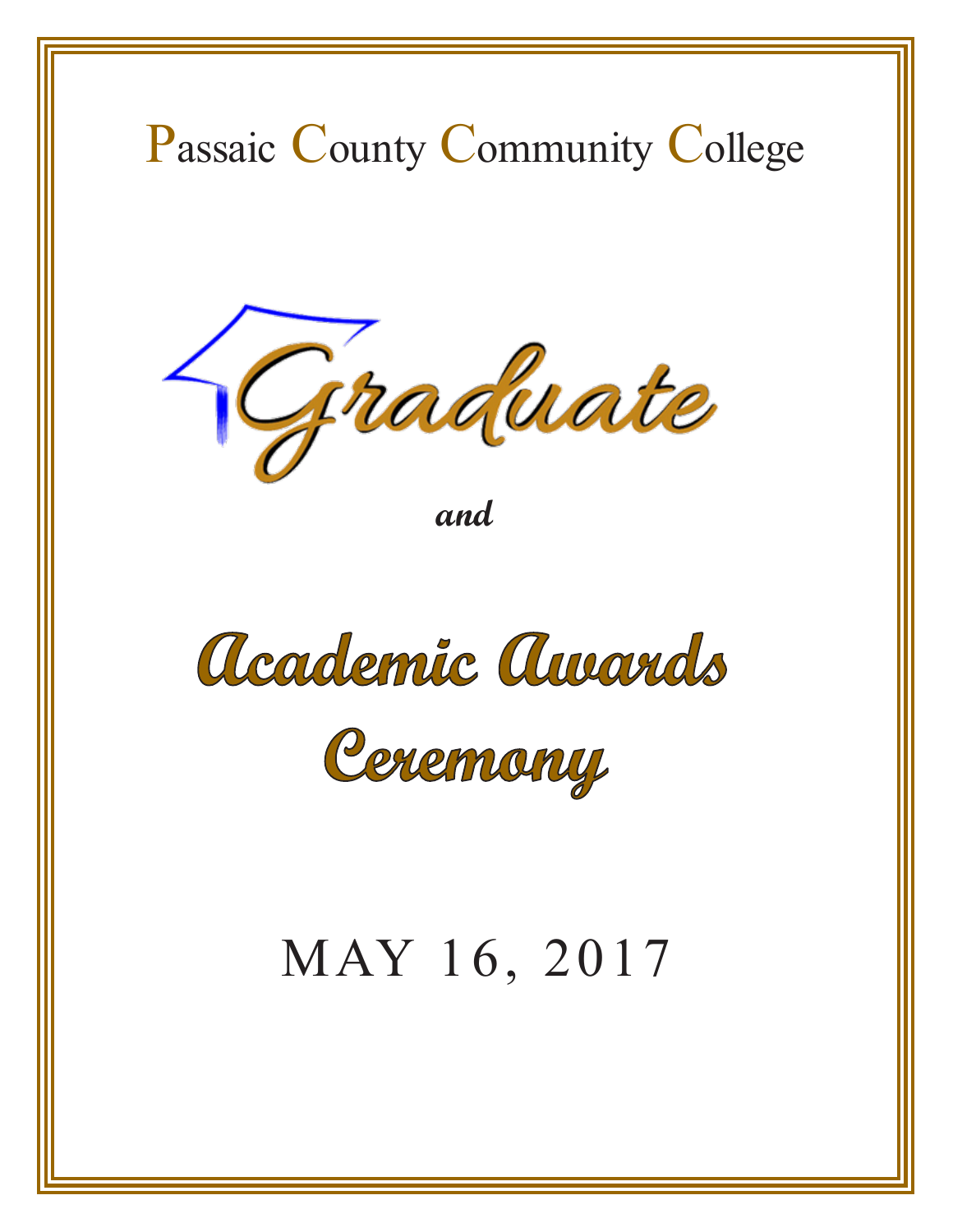Dr. Jacqueline W. Kineavy, Senior Vice President for Academic & Student Affairs Mistress of Ceremony Graduate and Academic Awards Ceremony May 16, 2017

Academic Processional

Academic Achievement Certificates Dr. Kineavy

Presentation of Honors Program Students and Marc Yeung Honors Program Graduate Award *Instructor, Mathematics* 

Honors Program Speaker Zenya Koprowski

College Writing Exam Graduate Award Dr. Bassel Stassis

Robert A. Shea Memorial Graduate Award Merille Ruben Siegel

Information Technology Graduate Award Adeleye Bamkole

Computer Science Graduate Achievement Award Eric Cameron

Graphic Design Graduate Achievement Award Ardra Vanessa Spector

Engineering Science Graduate Achievement Award Michael Grinberg

Liberal Arts Humanities Outstanding Graduate Award Petar Drakulich

Liberal Arts Psychology Outstanding Graduate Award Dr. Lonna Murphy

Liberal Arts Sociology Outstanding Graduate Award Kasandra Pantoja

Welcome Dr. Steven M. Rose *President*

**President** Greetings Harvey J. Nutter **Board of Trustees** *Chairman, Passaic County Community College Chairman, Passaic County Community College*

*Board of Trustees* Address to the Honorees Dr. Jacqueline W. Kineavy

Honors Program Graduate Award *Instructor, Mathematics*  $\Gamma$  CCC Gramming Se *PCCC Graduating Student – Class of 2017 Honors Program*

*PCCC Graduating Student – Class of 2016 Honors Program Senior Dean, Academic Affairs*

College Writing Exam Graduate Award Dr. Bassel Stassis **Merille Ruben Siegel** Computer and Information Sciences Eric Cameron *Department Chair-Computer Information* Graduate Achievement Awards *Associate Professor, Computer Information Sciences Science/Engineering Science/Graphic Design President of the PCCC Faculty Association; Professor,*

*Associate Professor, Computer Information Science* 

Graphic Design Graduate Achievement Award Ardra Vanessa Spector *Associate Professor, Computer Information Science*

Instructor, Art

*Instructor, Engineering Science* 

Michael Walker *Associate Professor, History*

Liberal Arts Humanities Outstanding Graduate Award Petar Drakulich *Assistant Professor, Psychology*

*Instructor, Sociology*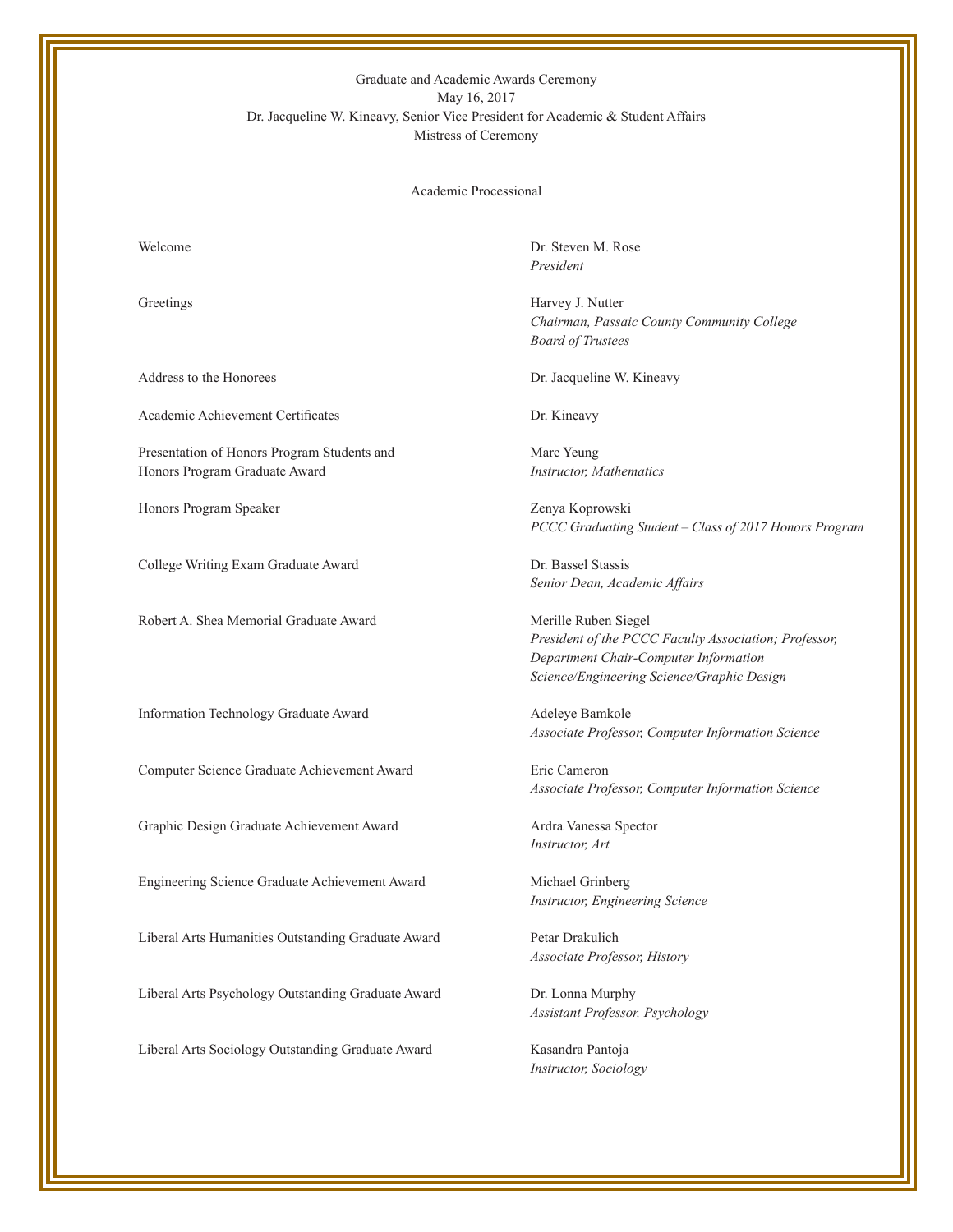#### English Graduate Achievement Award Nina-Louise Alsbrook-Jackson

Communications Outstanding Graduate Awards Walter Behr Outstanding Achievement in Music Technology Graduate Award

Studio Arts Graduate Achievement Award Mary Dajnak

Criminal Justice Academic Excellence Award *Associate Professor, Criminal Justice* Homeland Security Academic Excellence Award

Human Services Academic Excellence Award Michael D'Arcangelo

and Commitment to Service Award *Instructor, Human Services* Human Services Academic Excellence Jennifer Gasparino

Business Administration Graduate Achievement Award Khloud Kourani

Early Childhood and Teacher Education Graduate Achievement Award

ELS Graduate Achievement Award Agnes Drath,

Developmental Studies Persistence and Achievement Award Tonisha Taylor,

EOF Academic Achievement Graduate Awards Presentation of Educational Opportunity Fund State of New Jersey Michelle Softley

Educational Opportunity Fund Speaker **Narva Cole-Friday Cole-Friday** Cassidy Evering

Presentation of Student Support Services Honor Students Marva Cole-Friday

Graduate Awards Presentation of Student Support Services Academic Achievement Marva Cole-Friday

Presentation of Who's Who Among Students in Dr. Sharon Goldstein Student Support Services Speaker Ryan Puebla

American Junior Colleges **Dean of Student Affairs** *Dean of Student Affairs* Presentation of Who's Who Among Students in Dr. Sharon Goldstein

Graduate Service Award and Dr. Goldstein Contact Service Award and Dr. Goldstein Graduate Leadership Award

 $E$ ngusn De *Associate Professor, Department Chair English Department*

Instructor, Communications

 $M$ candemic Excellence and Commitment to Service Density  $R$ *Instructor, Art*

*Michael Walker* 

Business Administration Graduate Achievement Award Dr. Lucia Gheorghiu *Associate Professor, Human Services*

English Graduate Achievement Award Nina-Louise Alsbrook-Jackson *Instructor, Business Administration*

Anita Kumar, Assistant Professor *Early Childhood Education/Teacher Education*

Early Childhood and Teacher Education Graduate Achievement Award Linda Carter *Assistant Professor, Co-Chair English Language Studies*

*Director, Developmental Studies* 

*PCCCCL Assistant Director EOF Program* EOF Academic Achievement Graduate Awards *Director, Assisted by Enrique Noguera,*

*PCCC Graduating Student – Class of 2017* 

Graduate Awards *Assisted by Joyce Addo, Counselor/Coordinator Director, Student Support Services*

*PCCC Graduating Student – Class of 2016 Student Support Services Program* Director, Assisted by Joyce Addo, Counselor/Coordinator

**PCCC Graduating Student – Class of 2017** 

Closing Remarks/Recessional (audience please remain seated)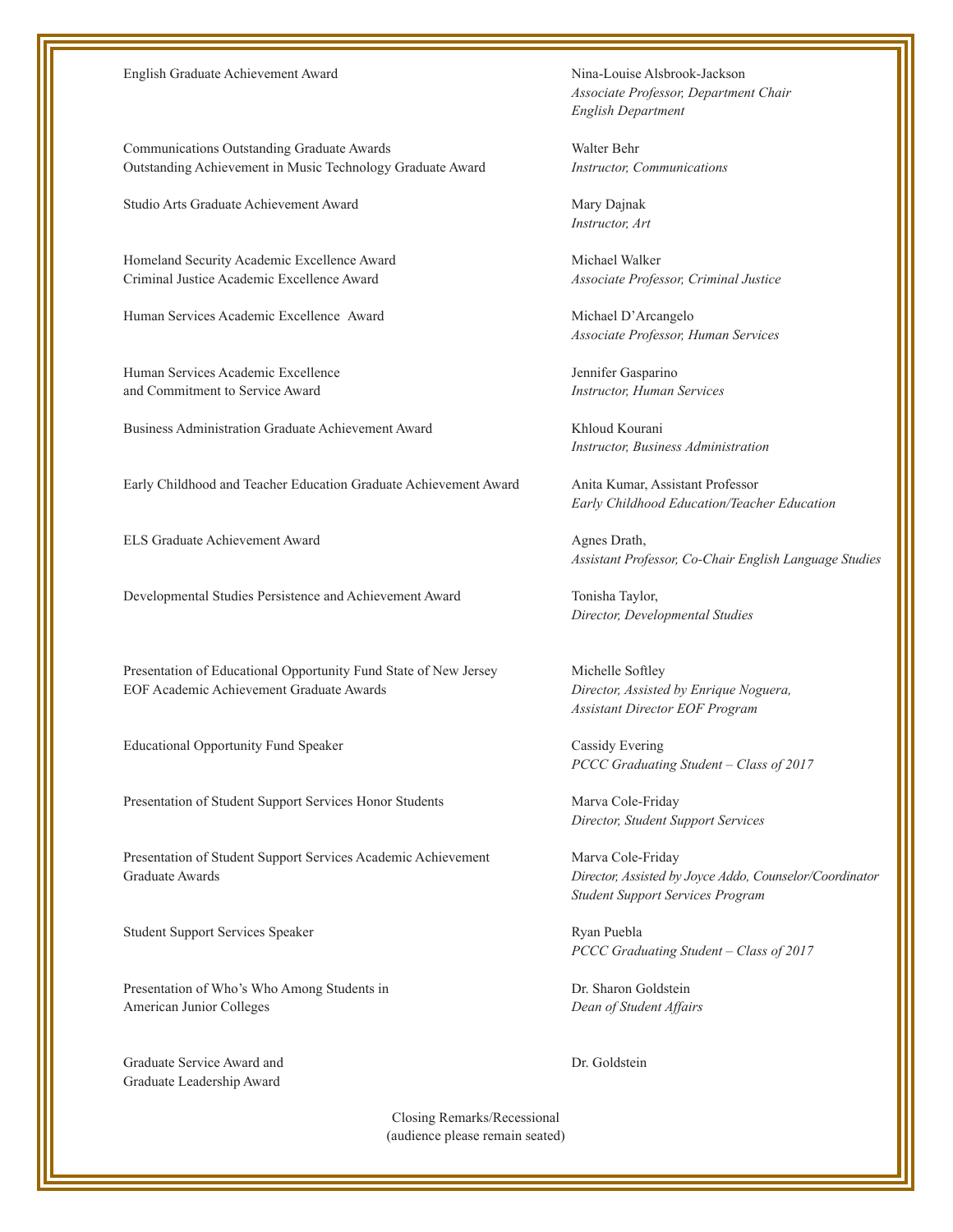#### *2017 Highest Honors*

Geraldine Altagracia Monica Ama Alexander Bracken Serenity Colburn Tareck Dalco

Kayla Demeo Sumana Ahona Haider Brian Klecak Melissa Mattson James Mejia

### *2017 High Honors*

Selena Autiello Nour Awari Michele Bakay Tabitha-Anne Bloodsaw Briana Brito Marcia Cantillo Kyara Castano Fredrik Eriksson Khadejah Elrais Sergio Flores Nahary Galarza Thomas Garside Jonathan Hall Yosyp Hivchak

Zenya Koprowski Tanvir Khan Paola Memoiner Michael Leiva Kristin Livria Jasmine Lopez Lismery Luna-Nunez Carlos Macazana Aya Matari Kristin Miyamoto Melissa Montesano Tiffany Moon Julissa Nunez Kynaisha Ortiz Ryan Puebla

Shirley Quispe Rehana Rahman Raihan Rana Sandra Rey Leslie Rivera-Enriquez Yvelisse Sanchez Lisseth Segura Rebecca Seitz Maria Tica Crystal Torres Sheila Varela Lanae Vroegindewey Sonia Wilson

### *2017 Honors*

Alejandro Galvan Kevin Grabkowski Brad Griffin Taylor Hageman Noha Hamdeh Kenyell Hardy Naftaly Hiraldo Giovanni Jimenez Bijo Joseph James Kender Jae Ko Kathy Kwiecien Nyesha Lawson Jennifer Lopez Maria Lopez Daniel Martinez Kimberly Meneses Thomas Molloy Yinia Montas Pena Katheryn Morales Nayley Moran Scott Nayda Brandon Neal Nicole Owens

Claudia Paz-Callejas Kenneth Patterson Pruvi Pierre Shannon Prommel Lari Ramos Nicole Romero Caroline Salazar Anthony Sampayo Roida Satouf Masiah Scott Rebecca Seitz Kimberly Shatwell Jonathan Sotelo Jordan Stack Meghan Szymansky Jordan Tatis Rupert Tiangco Miriam Toxtli Oscar Venegas Timothy Walters O'Shane Williams

This award reflects grades received as of 5/15/17.

Issam Abualnadi Cosmas Akasike Angelli Apolo Emelita Bardzell Ahmad Basuf Pablo Casado Blanca Castillo Yani Castro Castaneda Stephanie Cedeno Jasmine Cena Erika Correa Dana Cureton Christopher Czarnecki Deval Dave Andrea Davis-Mercurius Yasmin Delgado Debra Delucca Paul Denard Diana Doleh Casey Dykman Meir Esral Ohna Fagan Maritza Fontanez Elizabeth Gallardo

Furkan Abayhan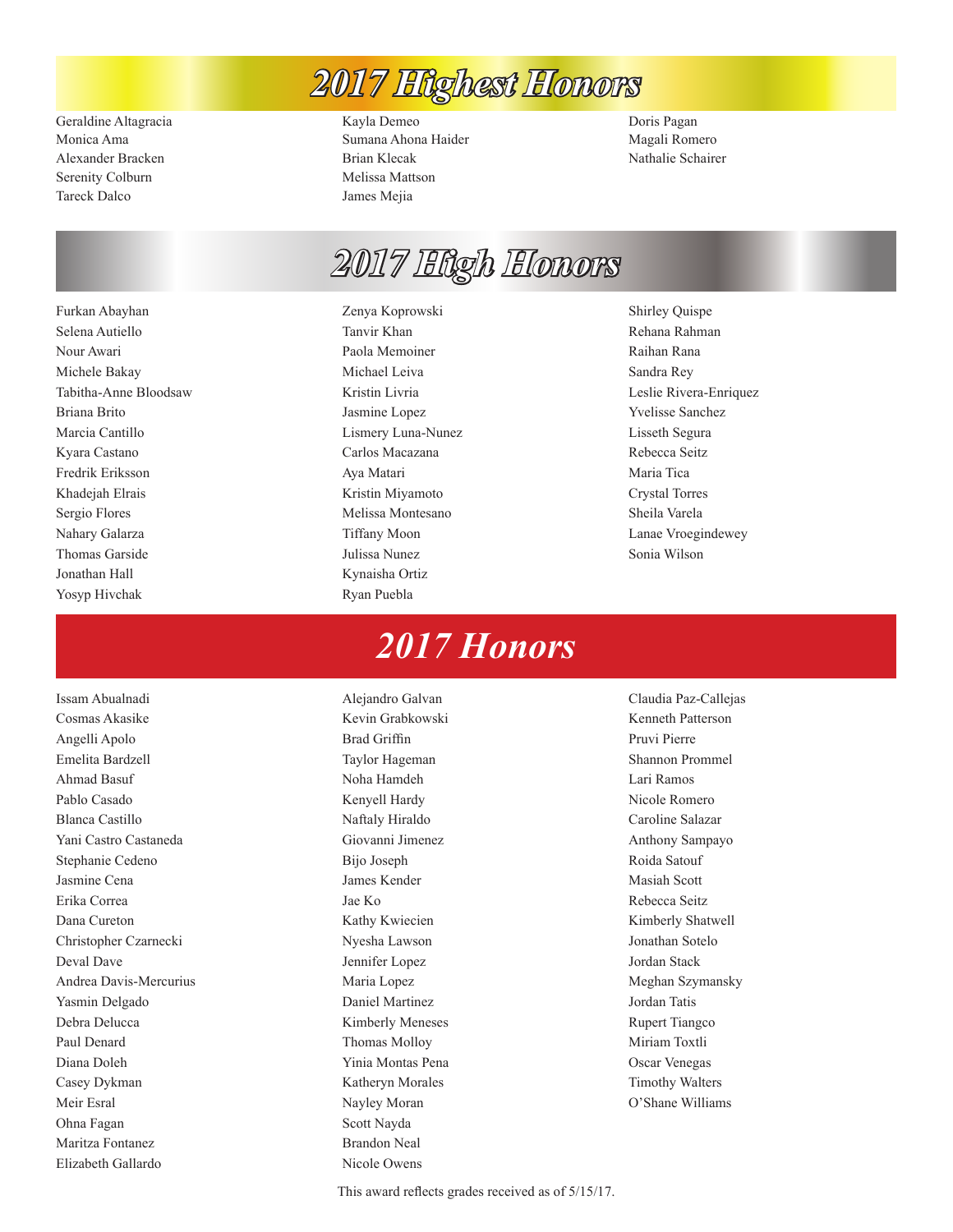#### *Honors Program*

Debra Delucca Joseph Donofrio Meir Simcha Esral Sergio Flores Liz A. Jave Zenya Kaprowski Laura Socci O'Shane Williams

#### *2017 E.O.F. Academic Achievement Graduate Awardees*

Reem Ahmed Nazima Ali Janris Almonte Andre Avila Keisha Balbi-Valdez Alicia Beato Salma Begum K'iara Byrd Sakib Chowdhury Saskia Davis Estif Delgado Deana Dixon Krizia Echevarria Cassidy Evering Gilbert Fermin Micheal Fortuna

Leandra Fuentes Ebony Gardner Rebecca Gonzalez Omar Hasnath Qua'zhan Hayes Demetrius Hobson Ryan Jacobs Andrea Jimenez Pamela Manzillo Emilio Mariano Rachel Marte Daniel Martinez Bryan Mata Monica Melse Viritza Munoz Kynaisha Ortiz

Natalyrose Padilla Noelia Payano Camel Renee Catelin Reyes Wakeena Ross Fabiola Serrano Briana Smith Leshea Stewart Keyonna Thompson Katherine Vasquez Brandon Veal Frank Veliz Denisha Williams Terri Williams

#### *State of New Jersey E.O.F. Academic Graduate Awardees*

#### **Academic Achievement**

Reem Ahmed Ania Carrasco Saskia Davis Gilbert Fermin Quazhan Hayes Rachel Marte

**Outstanding Academic Achievement** Ahmad Basuf Kynaisha Ortiz

**Outstanding Achievement** Ryan Jacobs

#### *2017 TRiO Student Support Services Honor Students*

Stephanie Acevedo Ala Ajaj Bayan J. Ashkar Jannelly Brito Peres Choice Joshua F. Copeland Keshia C. Crawford Daniel N. Gitahi Lawson L. Nyesha Lashayna Y. Malone Raida Moheisen Lana Mustafa

Nisreen R. Mustafa Ryan M. Puebla Roida Satouf Miriam Toxtli Oscar Venegas M. Tamara F. Whitmire